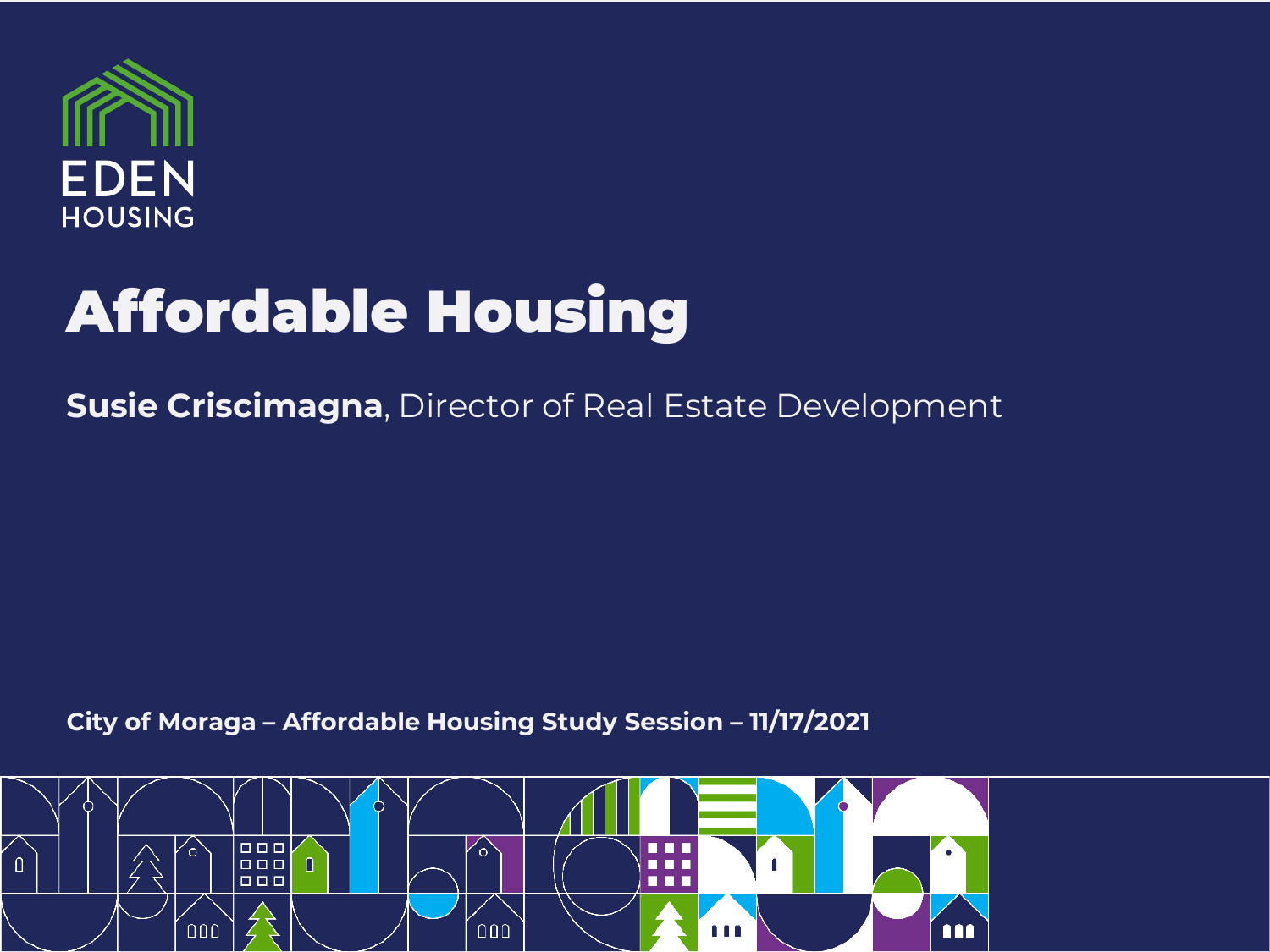

## ABOUT EDEN HOUSING



0 O C **DOC DDD**</u>

**Eden Housing creates and sustains highquality affordable housing communities that advance equity and opportunity for all.**

Eden has worked in partnership with cities and local community partners to develop or acquire more than 10,600 homes in communities throughout California, currently serving a diverse population of 22,000 low-income residents from all cultures and backgrounds. Since our humble beginnings, more than 100,000 people have come home to an Eden community.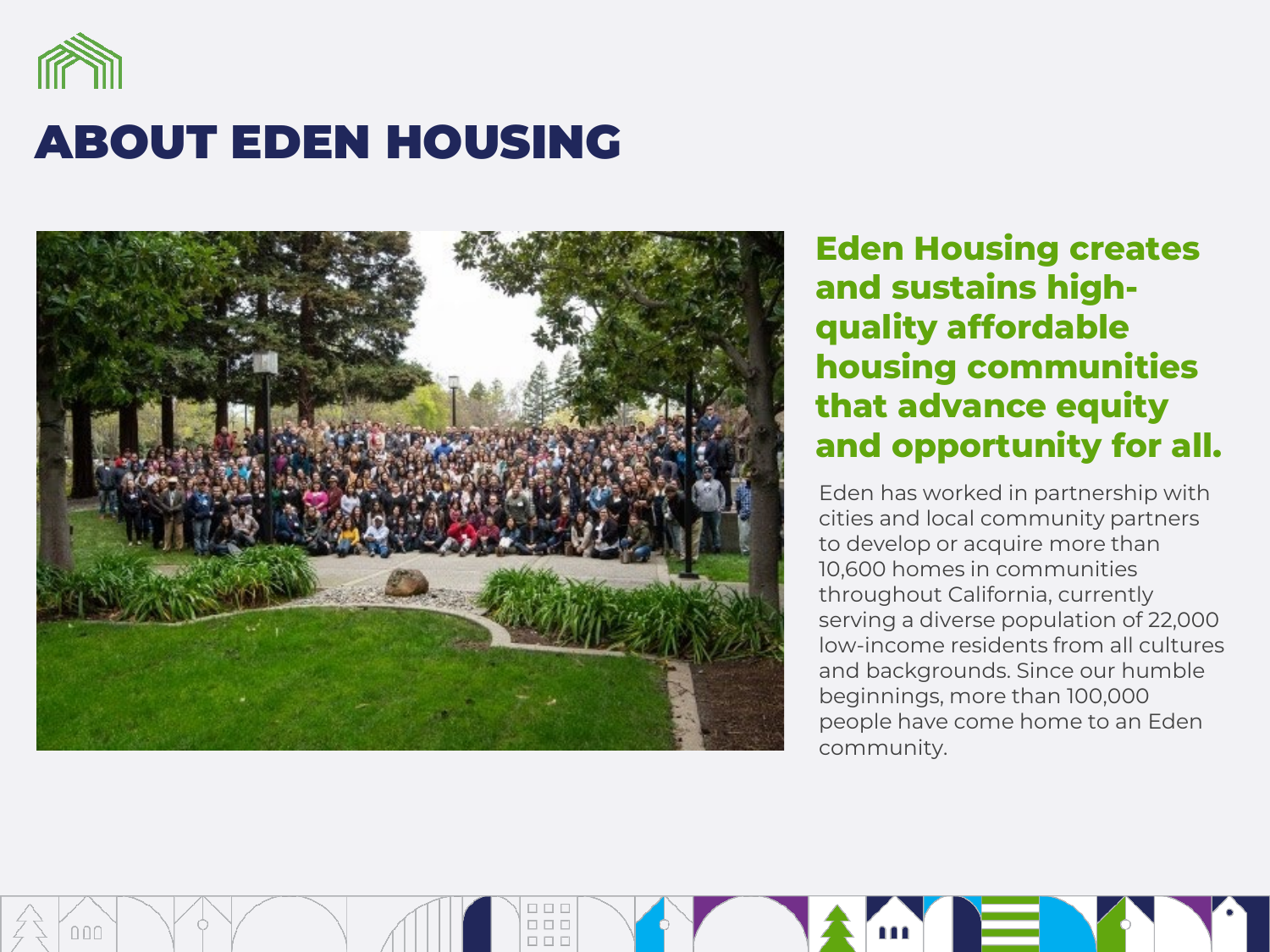

## To build affordable housing

#### **What we ask ourselves as affordable housing developers:**

Do we have somewhere to build it?

Will we have enough money to build it?

Can we develop it on a reasonable timeframe?

#### **We love when cities help with:**

- Identify land
- Help with funding
- Inclusionary housing policies
- Incentives for affordable developments

 $\Box\ \Box\ \Box$  $\overline{a}$  $000$  $\Box\;\Box\;\Box$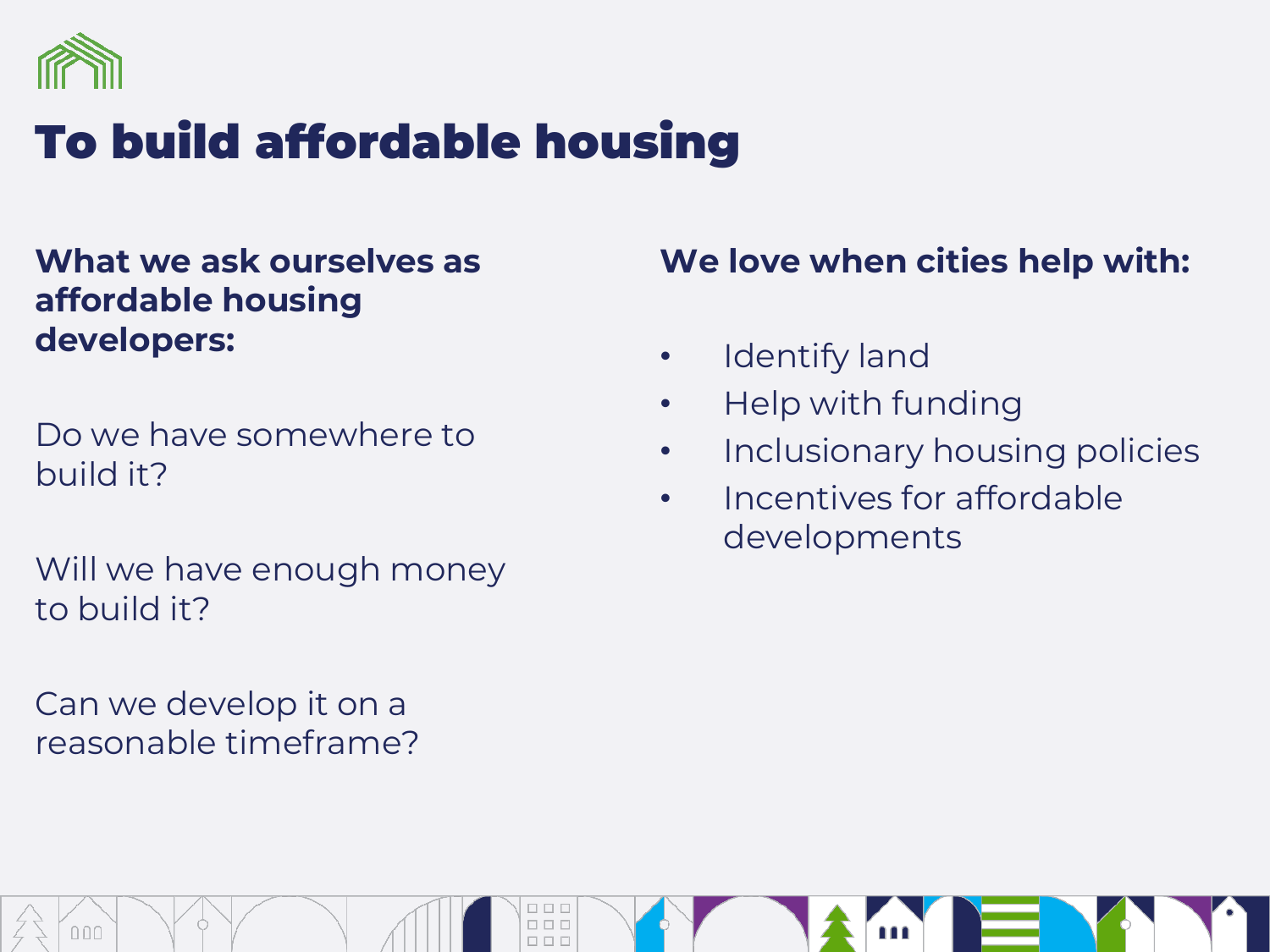

## Los Gatos – North 40 Senior Affordable Apts



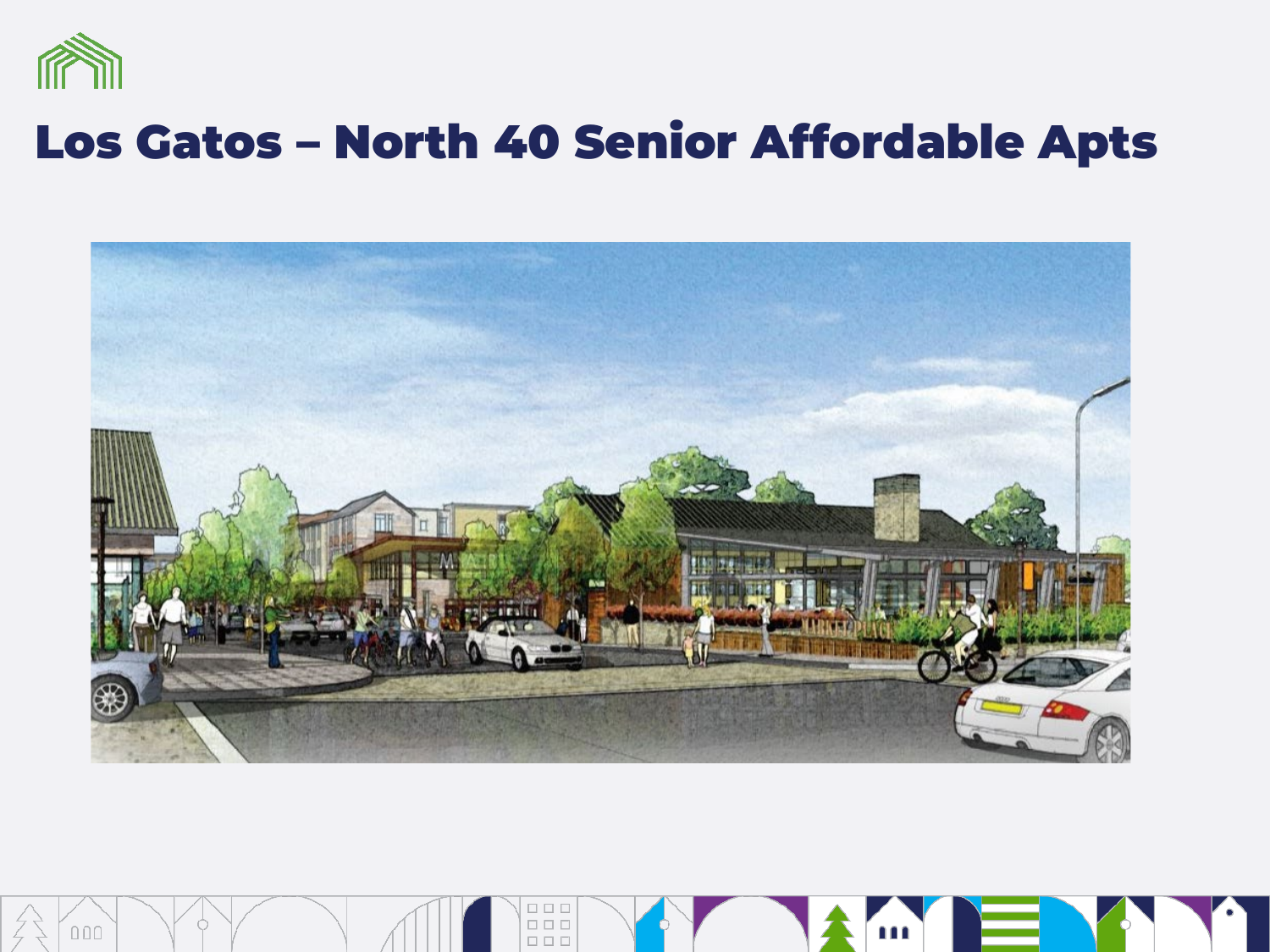

 $000$ 

### San Leandro – Loro Landing Apartments



 $\begin{tabular}{|c|c|} \hline\hline\quadrule{0pt}{2.5ex}\quad \ \ \, &\quad \ \ &\quad \ \ &\quad \ \ &\quad \ \ &\quad \ \ &\quad \ \ &\quad \ \ &\quad \ \ &\quad \ \ &\quad \ \ &\quad \ \ &\quad \ \ &\quad \ \ &\quad \ \ &\quad \ \ &\quad \ \ &\quad \ \ &\quad \ \ &\quad \ \ &\quad \ \ &\quad \ \ &\quad \ \ &\quad \ \ &\quad \ \ &\quad \ \ &\quad \ \ &$ 

...